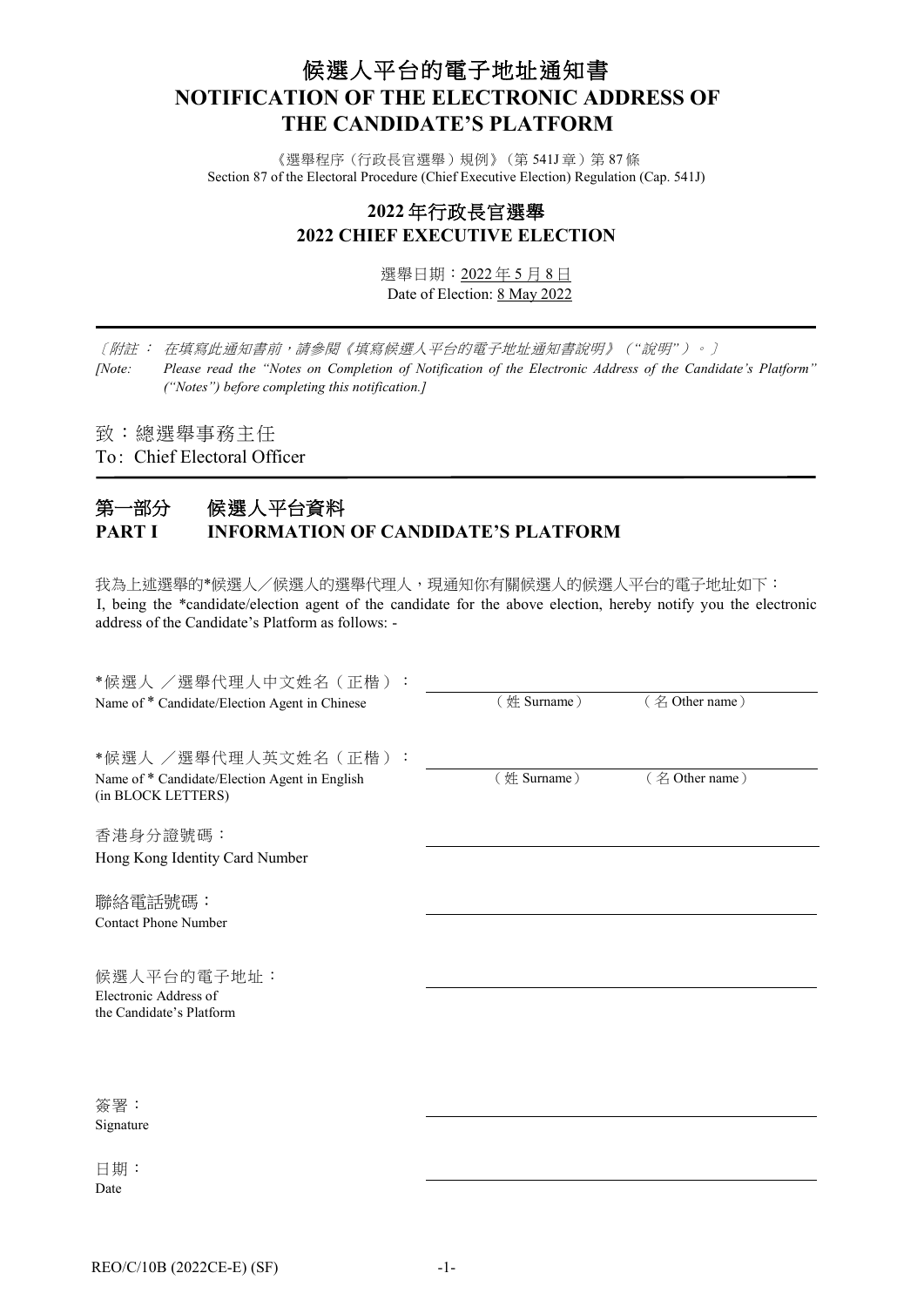### 第二部分 候選人同意書(見說明第2項) **PART II CONSENT OF CANDIDATE** (see Note 2)

### [如第一部分由選舉代理人填寫,候選人請填寫此部分。]

*[Candidate should complete this part if PART I is completed by an election agent.]*

我為上述選舉的候選人,現同意此通知書第一部分所指明的人士代表我通知選舉事務處有關我的「候 選人平台」的電子地址。

I, being the candidate for the above election, hereby give consent to the person stated in PART I of this notification to notify the Registration and Electoral Office on behalf of me of the electronic address of my "Candidate's Platform".

| 候選人中文姓名 (正楷):                                      |             |                |  |
|----------------------------------------------------|-------------|----------------|--|
| Name of Candidate in Chinese                       | (姓 Surname) | (名 Other name) |  |
| 候選人英文姓名 (正楷):                                      |             |                |  |
| Name of Candidate in English<br>(in BLOCK LETTERS) | (姓 Surname) | (名 Other name) |  |
| 香港身分證號碼:                                           |             |                |  |
| Hong Kong Identity Card Number                     |             |                |  |
|                                                    |             |                |  |
|                                                    |             |                |  |
| 簽署:                                                |             |                |  |
| Signature                                          |             |                |  |
| 日期:                                                |             |                |  |
| Date                                               |             |                |  |
|                                                    |             |                |  |

\* 請刪去不適用者。 Please delete whichever is inapplicable.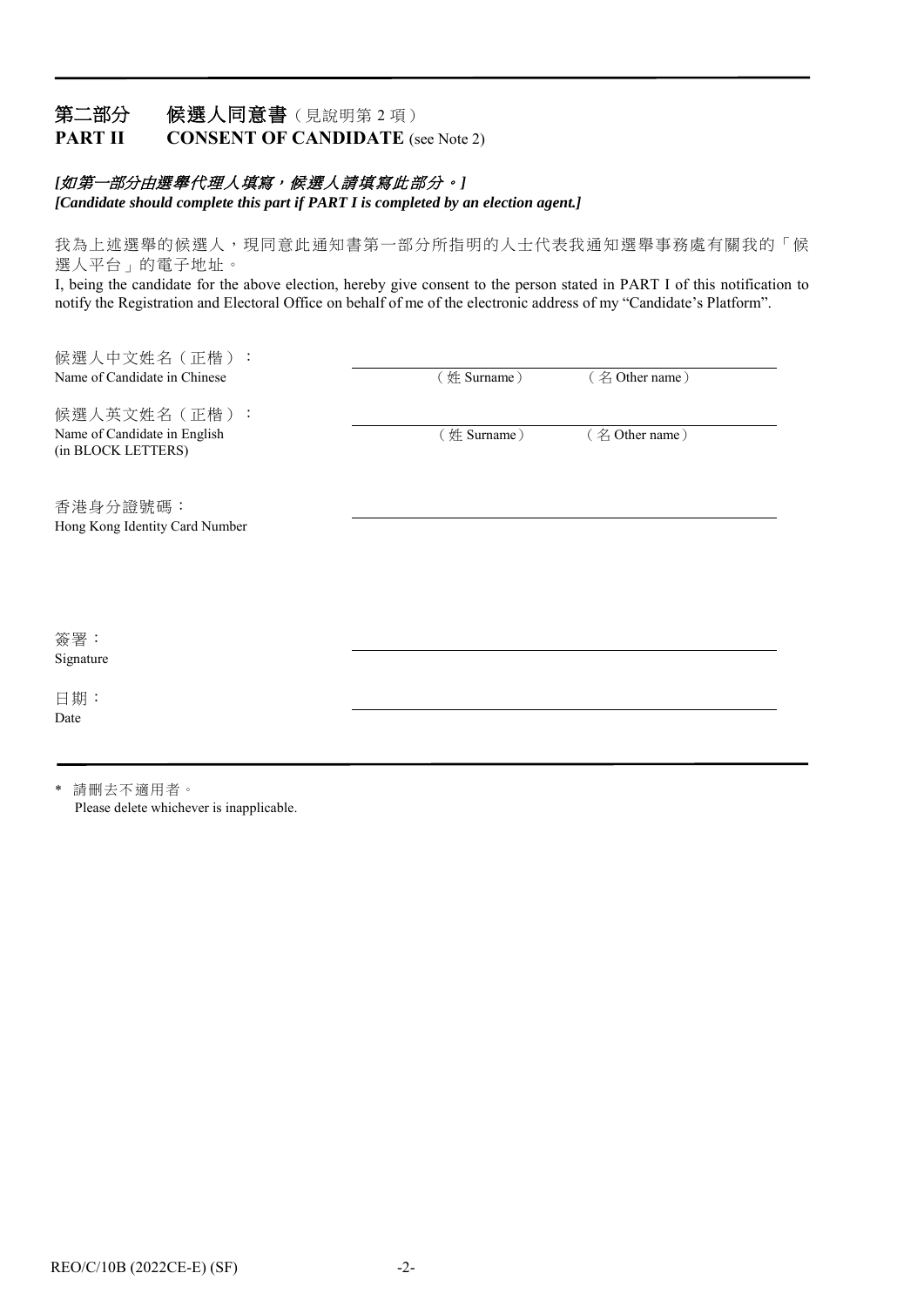# 填寫候選人平台的電子地址通知書說明 **Notes on Completion of Notification of the Electronic Address of the Candidate's Platform**

1. 為符合《選舉程序(行政長官選舉)規例》(第 541J 章)第 87(2)條與選舉廣告有關的公眾查閱規定, "候選人平台"是指由候選人或獲其授權的人士所維持以供候選人在發布選舉廣告後的 **1** 個工作天(即 公眾假期及星期六以外的任何 **1** 天)內上載選舉廣告詳情予公眾查閱的公開平台。 To comply with the public inspection requirement governing election advertisements under section 87(2) of the Electoral Procedure (Chief Executive Election) Regulation (Cap. 541J), "Candidate's Platform" refers to an open platform maintained by the candidate/a person authorized by the candidate which allows a candidate to upload election advertisement particulars, **within 1 working day (i.e. any day other than a general holiday and Saturday) after the publication of an election** 

**advertisement** for public inspection.

- 2. 候選人須於此通知書第一或第二部分以中文及英文提供他/她的姓名,以便在中央平台上顯示候選人的 資料。如此通知書第一部分由候選人的選舉代理人填寫,候選人必須填寫及簽署此通知書第二部分。 Candidate should provide his/her name in both Chinese and English in PART I or II of this notification so as to display the information of the candidate at the Central Platform. If PART I of this notification is filled in by the election agent of the candidate, the candidate has to complete and sign PART II of this notification.
- 3. 若候選人選擇自行維持 1 個平台以上載其選舉廣告詳情供公眾查閱,他/她必須在發布首個選舉廣告的 **最少 3 個工作天前**,向總選舉事務主任提供該平台的電子地址。在建立候選人平台時,候選人亦須確保 該平台符合《選舉程序(行政長官選舉)規例》(第 541J 章) 第 87 條及《行政長官選舉活動指引》第八 章及附錄四的規定及要求。現夾附候選人平台建議版面設計的樣板(見附件),以供參閱。 If the candidate chooses to maintain a platform of his/her own for the posting of election advertisement particulars for public inspection, he/she must provide the electronic address of the platform to the Chief Electoral Officer **at least 3 working days before** publication of the first election advertisement. In establishing a Candidate's Platform, the candidate must ensure that the platform complies with the rules and requirements as set out in section 87 of the Electoral Procedure (Chief Executive Election) Regulation (Cap. 541J), and Chapter 8 and Appendix D of the "Guidelines on Election-related Activities in respect of the Chief Executive Election". A sample of the proposed layout design of Candidate's Platform is attached for ease of reference (see Annex).
- 4. 候選人須確保他/她的候選人平台繼續運作直至選舉申報書的文本根據《選舉(舞弊及非法行為)條 例》(第 554章)第 41 條可供查閱的期間結束為止,以便公眾查閱選舉廣告。 Candidate must ensure his/her Candidate's Platform continues to operate until the end of the period for which copies of election returns are available for inspection pursuant to section 41 of the Elections (Corrupt and Illegal Conduct) Ordinance (Cap. 554) to facilitate public inspection of the election advertisements.
- 5. 候選人在候選人平台中載有已發布之選舉廣告所招致的所有選舉開支,須在「選舉開支及接受選舉捐贈 之申報書及聲明書」(表格編號:REO/C/1 (2022 CE-E) (SF))內申報。 All election expenses incurred for the published election advertisements contained in the Candidate's Platform must be declared in the "Return and Declaration of Election Expenses and Election Donations" (Form No.: REO/C/1 (2022 CE-E) (SF)).
- 6. 填妥的通知書,可藉以下方式送交總選舉事務主任— 專人送遞或郵遞(地址:九龍觀塘觀塘道 392號創紀之城 6期 23樓 2301-03室); 電子郵件(電郵地址: eaplatform\_admin@reo.gov.hk);或 圖文傳真(傳真號碼:2151 0426)。 The duly completed notification may be delivered to the Chief Electoral Officer by the following methods – By hand or by post (Address: Unit 2301-03, 23/F, Millennium City 6, 392 Kwun Tong Road, Kwun Tong, Kowloon); By electronic mail (Email address: eaplatform\_admin@reo.gov.hk); or By facsimile transmission (Fax number: 2151 0426).
- 7. 此通知書內提及的選舉是指根據《行政長官選舉條例》(第 569 章)第 23 或 24 條進行的投票。就有競 逐的選舉而言,選舉日期是指首三輪投票的日期。根據《選舉程序(行政長官選舉)規例》(第 541J 章)第 17(3)條,在有競逐的選舉中,如須進行第四輪或其後任何一輪投票,便會於翌日進行,如有需 要,則須日復一日地進行,直至有候選人當選為止。此通知書適用於任何一輪投票。

The election referred to in this notification is for a poll conducted under section 23 or 24 of the Chief Executive Election Ordinance (Cap. 569). For a contested election, the date of election is for the first three rounds of voting. In accordance with section 17(3) of the Electoral Procedure (Chief Executive Election) Regulation (Cap. 541J), if in a contested election the voting has to proceed to the fourth or any subsequent round, it will be held on the following day and, if necessary, day after day thereafter until a candidate is returned. This notification is applicable to any round of voting.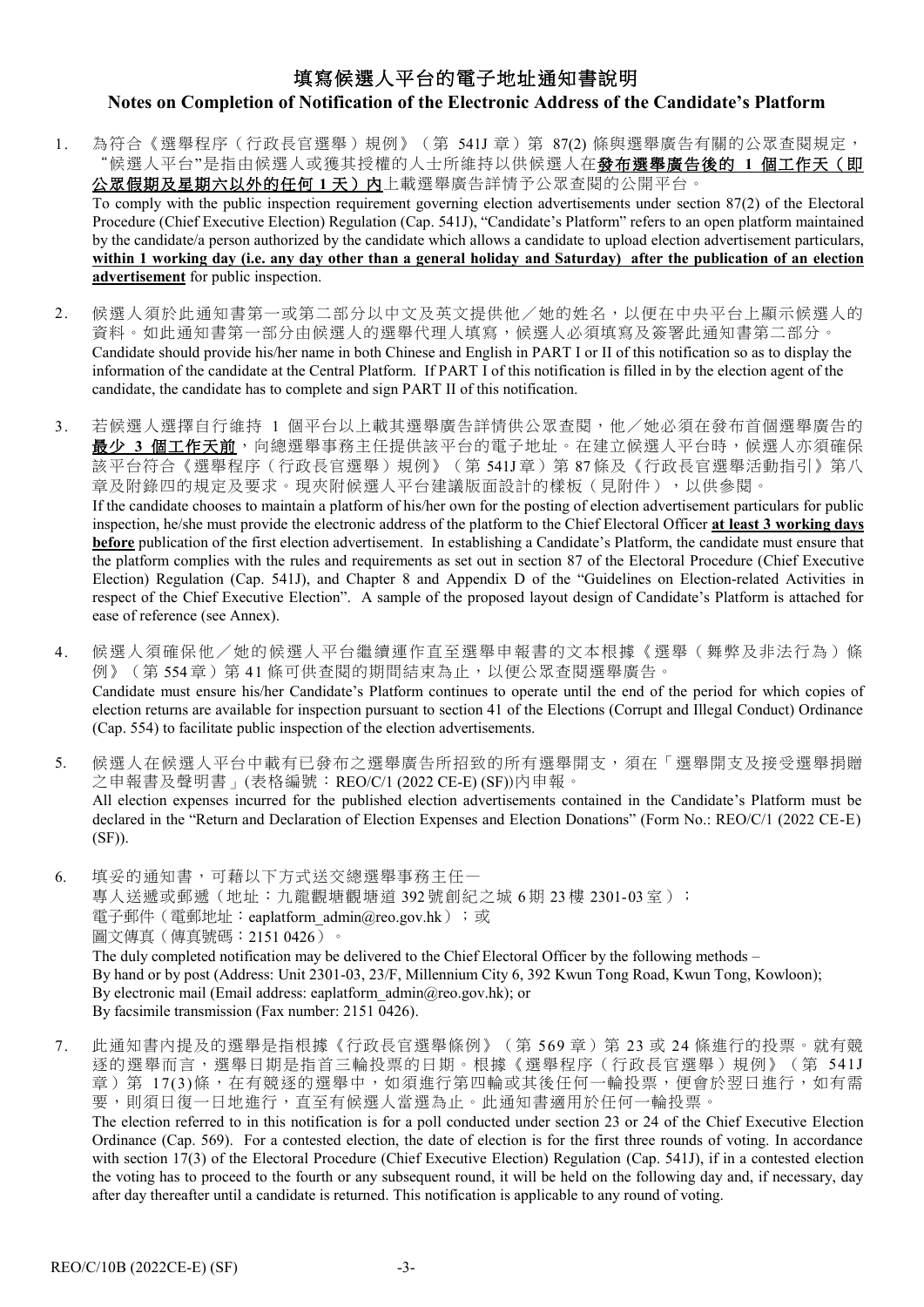8. 候選人在填寫此通知書時如有任何問題,請在辦公時間內致電選舉事務處的查詢熱線 2891 1001。 If the candidate has any questions in completing this notification, please call the Enquiry Hotline of the Registration and Electoral Office at 2891 1001 during office hours.

9. 請注意下列有關在此通知書提供個人資料的說明-

Please note the following with regard to the personal data supplied in connection with this notification –

#### (a) 資料用途

就此通知書提供的個人及其他有關的資料,會供選舉管理委員會、選舉事務處、選舉主任及其他有 關的政府部門用於與選舉有關的用途。

#### **Purpose of Collection**

The personal data and other related information supplied in connection with this notification will be used by the Electoral Affairs Commission, the Registration and Electoral Office, the Returning Officer and other related government departments for election-related purposes.

#### (b) 資料轉介

就此通知書提供的個人及其他有關的資料亦可能會提供予其他獲授權的部門或人士,包括但不限於 法院,用於與選舉有關的用途。

#### **Transfer of Information**

The personal data and other related information supplied in connection with this notification may also be provided to other authorized departments or persons, including but not limited to the law courts for election-related purposes.

#### (c) 索閱個人資料

任何人有權根據《個人資料(私隱)條例》(第 486 章)的條文要求索閱及改正他/她在此通知書所提供 的個人資料。

#### **Access to Personal Data**

Any person has the right to request access to and correction of the personal data he/she supplied in this notification in accordance with the provisions of the Personal Data (Privacy) Ordinance (Cap. 486).

#### (d) 查詢

關於透過此通知書收集的個人資料的查詢(包括索閱及改正個人資料),應向總選舉事務主任提出(地 址:香港灣仔港灣道 25 號海港中心 10 樓)。

#### **Enquiry**

Enquiries concerning the personal data collected by means of this notification (including requests for access to and corrections of personal data) should be addressed to the Chief Electoral Officer (Address: 10th Floor, Harbour Centre, 25 Harbour Road, Wan Chai, Hong Kong).

選舉管理委員會 2022 年 3 月 Electoral Affairs Commission March 2022